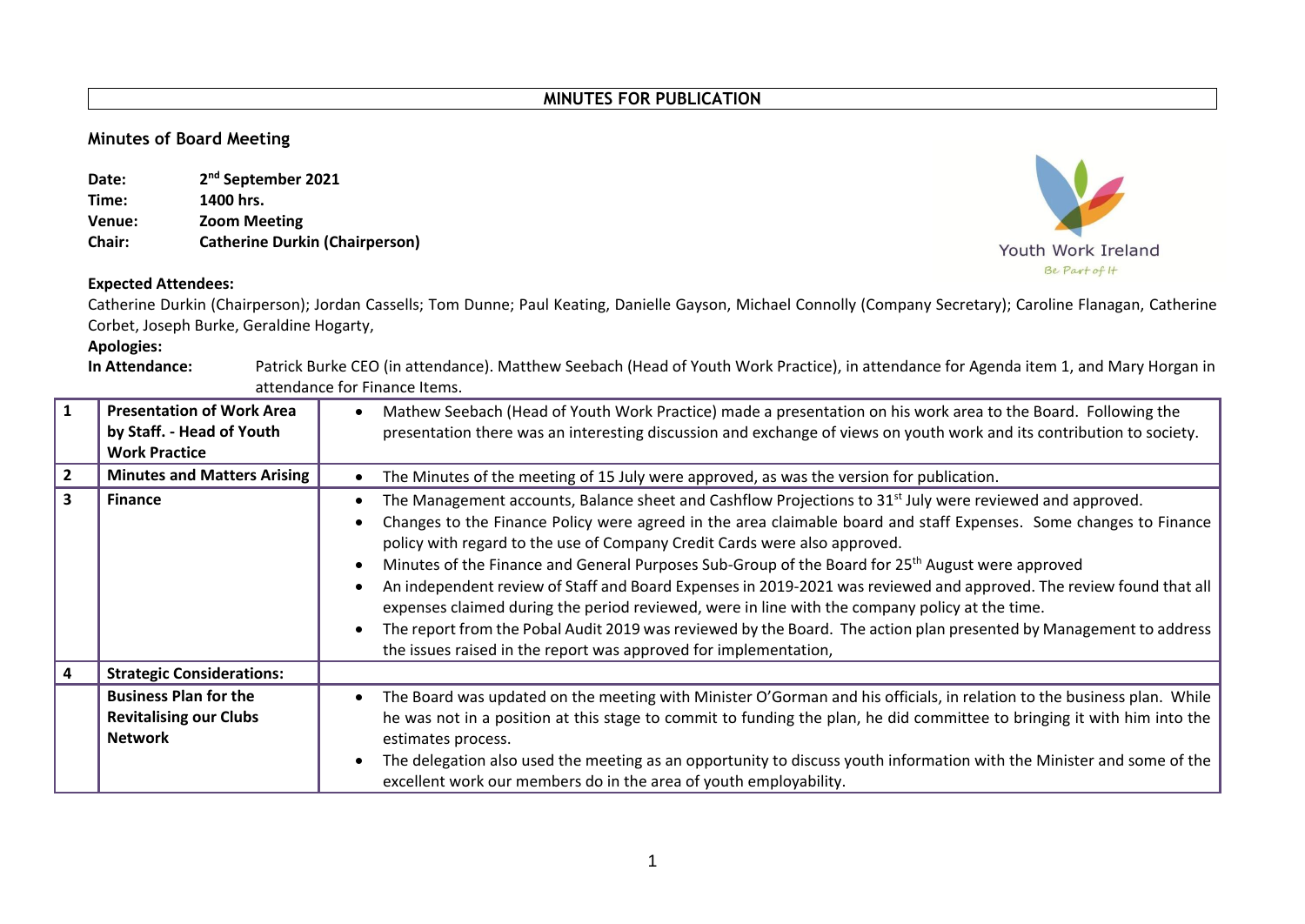|                | <b>Gaelscoil Choláiste Mhuire</b><br>development update                    | The board affirmed the approach and direction being taken by the Chair and CEO and encouraged them to continue to<br>press for a solution that does not compromise our building. Later this week the Chair and CEO are meeting more TDs<br>and Senators from the area, and they will continue to encourage them to put pressure on the DOE to find a solution that<br>works for everybody. |
|----------------|----------------------------------------------------------------------------|--------------------------------------------------------------------------------------------------------------------------------------------------------------------------------------------------------------------------------------------------------------------------------------------------------------------------------------------------------------------------------------------|
|                | <b>Strategic Planning Group</b><br>update                                  | Board members were encouraged to study the strategic pointers document before the joint facilitated meeting of the<br>Board and Staff on 22 <sup>nd</sup> September 2021.                                                                                                                                                                                                                  |
|                | <b>Evaluation of European</b><br><b>Networks and Projects</b>              | The meeting noted the Evaluation of European Network and Project document which had been passed the on to the<br>facilitators of the strategic planning process.                                                                                                                                                                                                                           |
| 5              | Governance                                                                 |                                                                                                                                                                                                                                                                                                                                                                                            |
|                | <b>Board Memo on Staff</b><br>Representative on the<br><b>Board of YWI</b> | There was an extensive discussion on the memo, and it was agreed that it was a detailed and comprehensive<br>consideration of the matter. The board fully supported the conclusion of the memo and agreed to adopt it as company<br>policy. The Memo will now go to the staff for their consideration.                                                                                     |
|                | <b>Charities Regulator Report</b>                                          | The board agreed to devote the next Board Training Day $(11th$ November at 4.00pm) to the Charities Regulator Report.                                                                                                                                                                                                                                                                      |
|                | <b>Staff Handbook and HR</b><br><b>Policies</b>                            | The CEO updated the Board on the process of developing a new staff handbook and HR Policy papers. We have had a<br>response to the first draft from the HR Consultants and we are now entering a final consultation with staff. We hope to<br>be in a position to set up a small sub-group of the board to review the two documents in the near future.                                    |
|                | <b>National Office Digital Youth</b><br><b>Work Policy</b>                 | The meeting was informed that we engaged with the wider youth sector in the process of developing the policy. The<br>National Youth Action Group had also reviewed the draft policy. The board formally approved the policy.                                                                                                                                                               |
|                | <b>Company Tablet Policy</b>                                               | The meeting reviewed and approved the policy.                                                                                                                                                                                                                                                                                                                                              |
| 6              | <b>HR</b>                                                                  |                                                                                                                                                                                                                                                                                                                                                                                            |
|                | <b>Staff Terms and Conditions</b><br>Report                                | The meeting reviewed and approved the Staff Terms and Conditions Report.                                                                                                                                                                                                                                                                                                                   |
| $\overline{7}$ | <b>Next Meetings</b>                                                       | Facilitated joint meetings of Staff and Board 22 <sup>nd</sup> September 1200-1400<br>Next Board Meeting: November 4 <sup>th</sup> 2.00pm to 4.00pm                                                                                                                                                                                                                                        |

## **Board Registration Record 2020-2021**

13 current Members: Quorum is 50% +1 which is 7 Members present.

|  | Code of        | <b>Trustee</b> | 28  | 18 Feb | 4 March         | 15<br>-- | 5 May           | 5 <sup>th</sup> May | 3 <sup>rd</sup> June | 8 <sup>th</sup> July | $15th$ July    | <b>Induction</b> | <sup>2nd</sup> Sep |
|--|----------------|----------------|-----|--------|-----------------|----------|-----------------|---------------------|----------------------|----------------------|----------------|------------------|--------------------|
|  | <b>Conduct</b> | Register       | Jan |        | <b>Training</b> | April    | <b>Training</b> | <b>Board</b>        | <b>Board</b>         | <b>Consultation</b>  | <b>Board</b>   | of New           | Boaro              |
|  | <b>Signed</b>  |                |     |        |                 |          |                 | <b>Meeting</b>      | <b>Meeting</b>       |                      | <b>Meeting</b> | <b>Members</b>   | <b>Meeting</b>     |